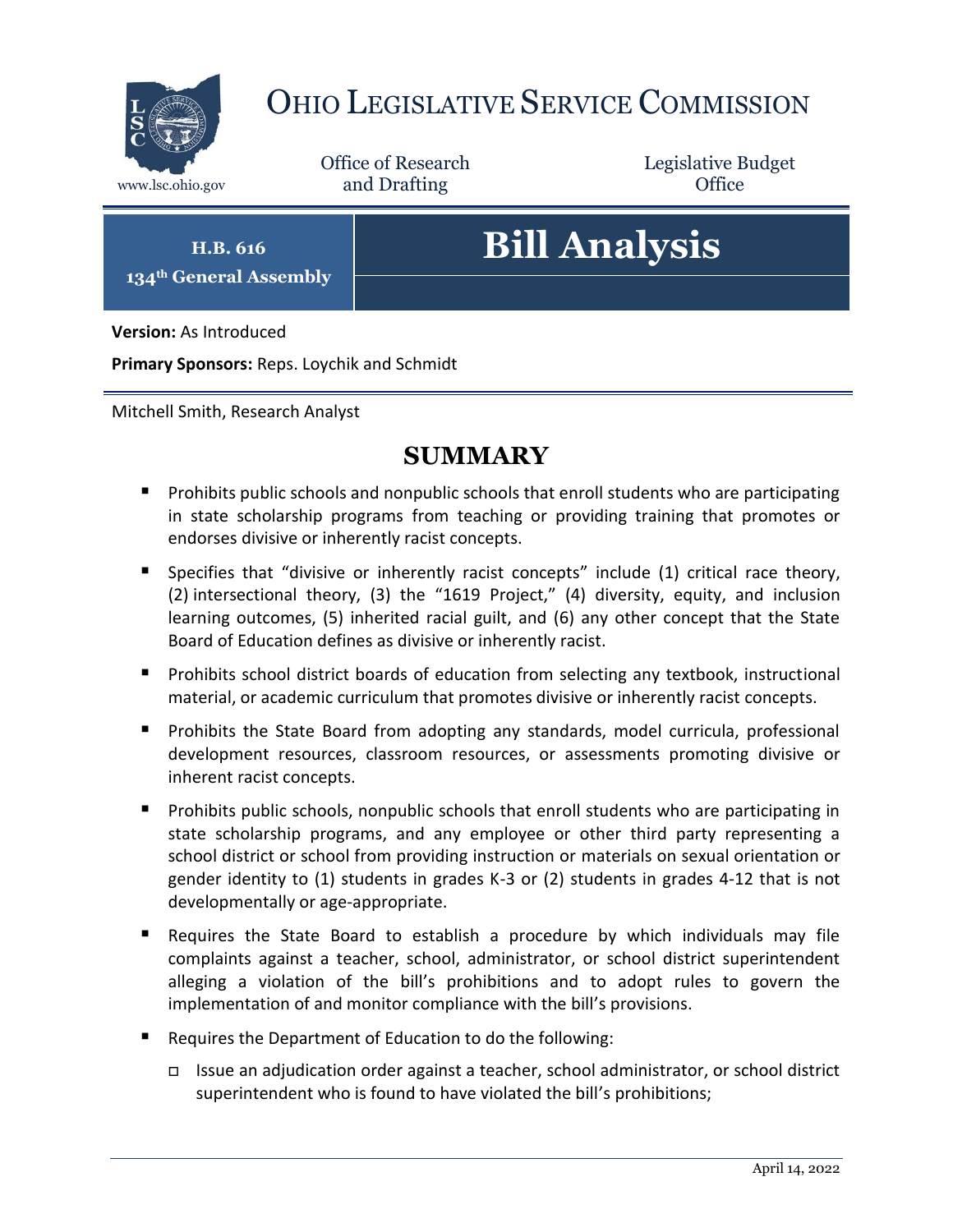### **DETAILED ANALYSIS**

#### **Prohibition on teaching or training in specified topics**

#### **Divisive or inherently racist concepts**

The bill prohibits public schools (school districts, community schools, and STEM schools) and nonpublic schools that enroll students who are participating in state scholarship programs from teaching, using, or providing for use by any student any curriculum, instructional material, or assignment designed to promote or endorse divisive or inherently racist concepts. Those entities also are prohibited from offering training or professional development in those concepts.<sup>1</sup>

For purposes of the bill, "divisive or inherently racist concepts" include (1) critical race theory, (2) intersectional theory, (3) the "1619 Project," (4) diversity, equity, and inclusion learning outcomes, (5) inherited racial guilt, and (6) any other concept that the State Board of Education defines as divisive or inherently racist.<sup>2</sup>

The bill further prohibits school district boards of education from selecting any textbook, instructional material, or academic curriculum that promotes divisive or inherently racist concepts. The State Board also is prohibited from adopting any standards, model curricula, professional development resources, classroom resources, or assessments promoting those concepts.<sup>3</sup>

Also, under the bill, teachers are prohibited from receiving continuing education credit or other credit required for licensure renewal for any seminar or other program that teaches, promotes, or endorses divisive or inherently racist concepts.<sup>4</sup>

#### **Sexual orientation or gender identity**

The bill prohibits public schools and nonpublic schools that enroll students who are participating in state scholarship programs or any employee or other third party representing a school district or school from doing the following:

 Teaching, using, or providing any curriculum or instructional materials on sexual orientation or gender identity to a student in any of grades K-3;

 $\overline{a}$ 

<sup>&</sup>lt;sup>1</sup> R.C. 3313.6029(B)(1); applies to community schools and STEM schools through references in R.C. 3314.03(A)(11)(d) and 3326.11.

 $2$  R.C. 3313.6029(A).

 $3$  R.C. 3313.21(D) and 3313.6029(E)(2).

 $4$  R.C. 3313.6029(C).